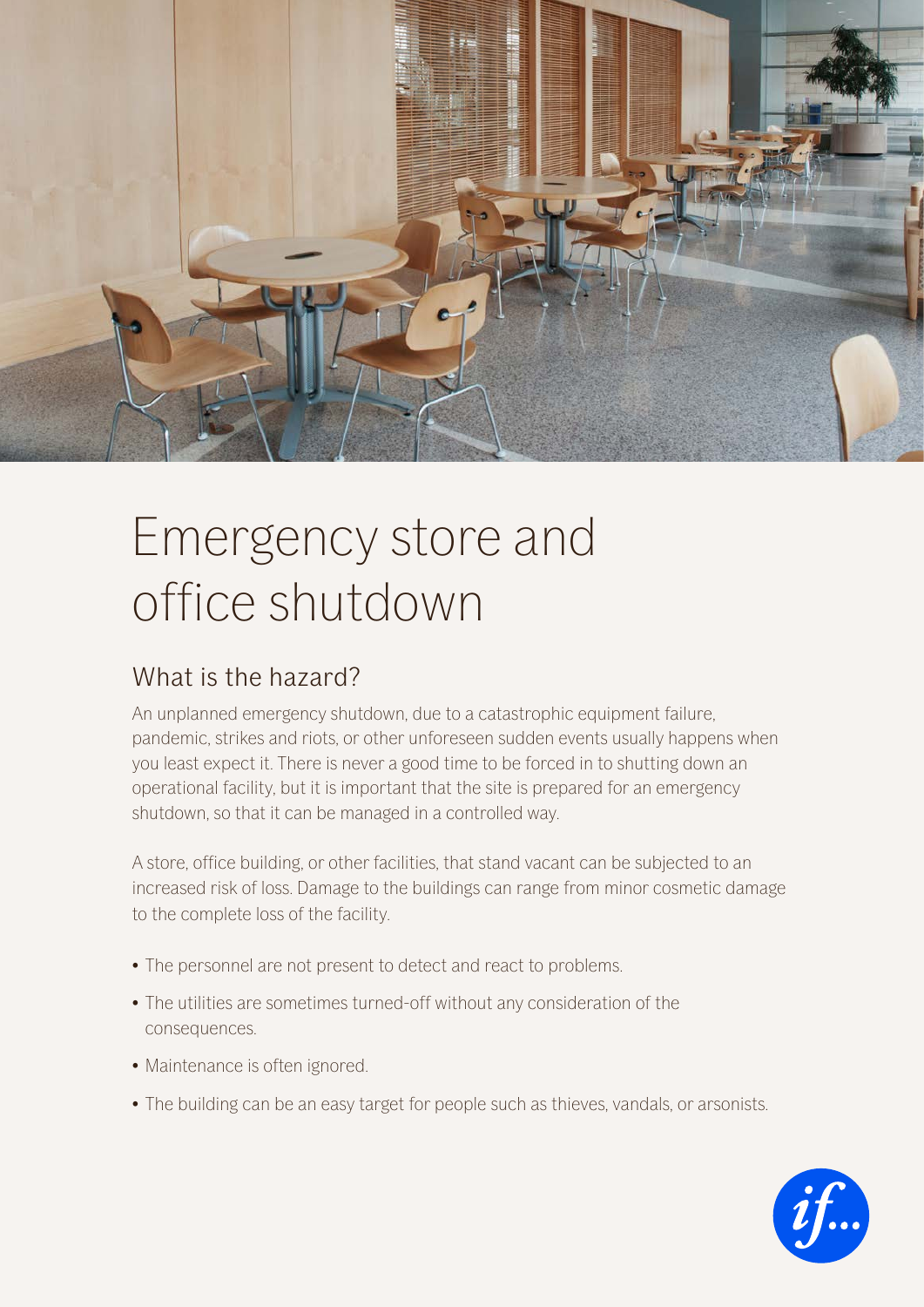# How to reduce the risk?

- Activate your emergency response plan.
- The local authorities, such as police, fire departments etc. should be informed that the building is vacant.
- Inform other relevant parties such as suppliers, customers and insurer.
- Plan visual inspection. Regular walk-trough to make sure everything is shipshape.
- Keep records of change controls, deviation incidents etc.
- Ensure that any hazardous materials are disposed of or appropriately stored.
- The life period of goods is reviewed and materials which might deteriorate are removed. Some deteriorated material might cause additional damage to surroundings or require higher efforts to remove them, if not treated right in an early stage. E.g. mildew on food or other organic substances.
- After a shutdown, ensure a secure re-start of your operation in accordance with your crisis management, business continuity plan and guidelines from original equipment manufacturers (OEM).

### Protection systems

- Sprinkler systems, where installed, should remain fully functional.
- Automatic fire detection, where installed, should remain fully functional.
- Inspections, tests and maintenance of sprinkler-, fire detection- and intrusion detection system are continued in the normal way.
- Fire doors are closed

# Site security

- Secure the perimeter of the site and all the doors and windows of the buildings. Additional shutters for windows and doors, locks or barriers are set up as needed.
- Consider hiring a security service company or increase the existing security arrangements.
- CCTV and intruder detection systems, where installed, should remain fully operational and extended if needed.
- Valuable materials which could be attractive for burglary are not kept outside. Especially cash should be removed from the premises.
- The external lighting, where installed, should be maintained.
- The outdoor areas should be cleared of all combustible materials within a distance of 10 meters from any buildings.